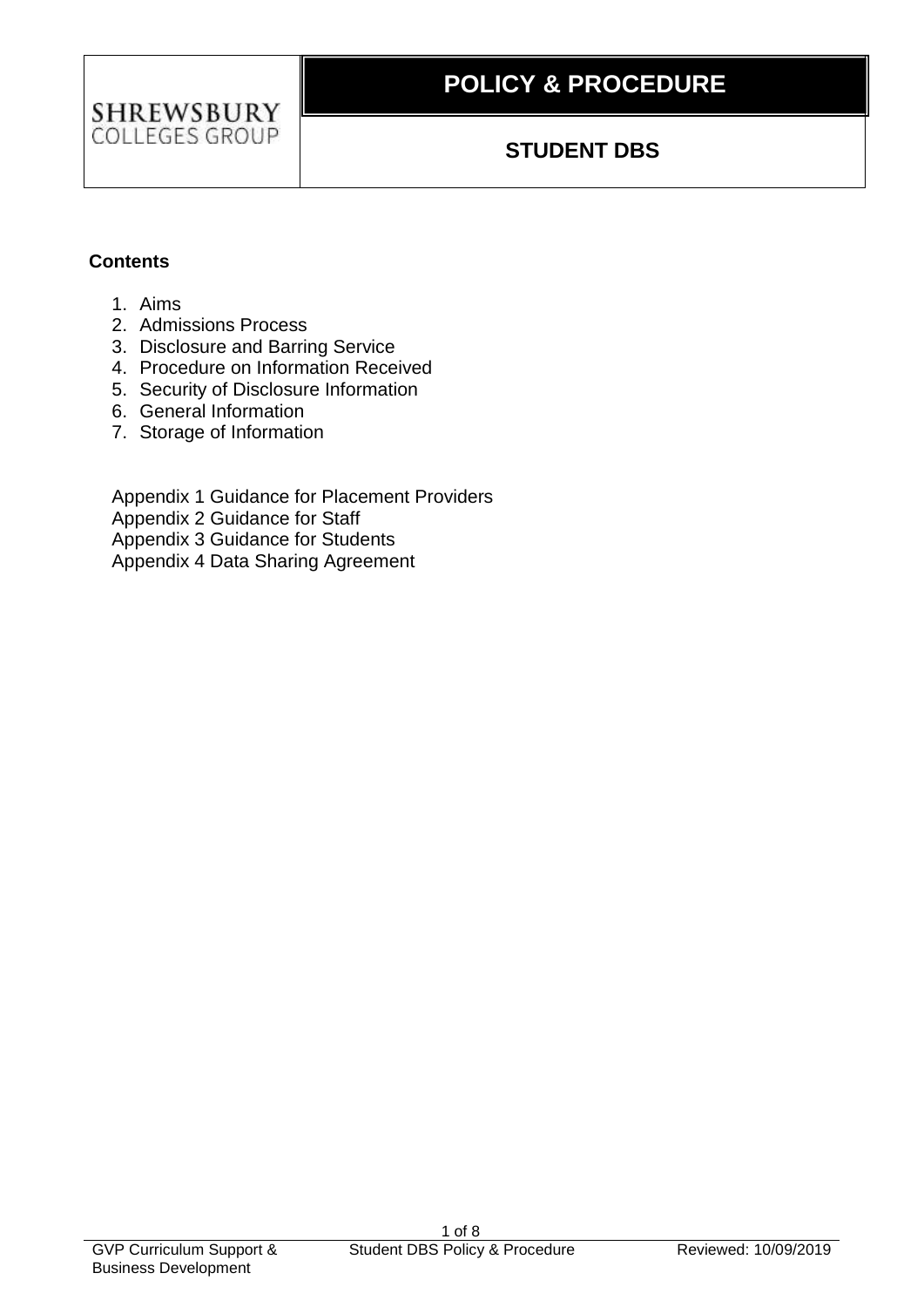### **1. Aims**

This policy outlines when a Disclosure and Barring Service (DBS) registration may be required, how this is communicated to the applicant and student and the process for dealing with information received from the DBS.

### **2. When a DBS certificate may be required**

Shrewsbury Colleges Group (SCG) will ask for DBS registration for students on following courses if their work placement may involve working with young children in specified establishments, and their placement meets the period condition set by the DBS or regulated activity with children or adults.

Any course that may require a placement in a childcare setting, school, residential home, hospital or any setting which would bring the student into regulated activity with children or regulated activity with adults.

### **3. Admissions Process**

- 3.1 To ensure that prospective students are fully prepared for their career choices the need for a DBS Certificate is covered during school talks and Information evenings.
- 3.2 The need for a DBS Certificate is also discussed again during start and induction events, especially in relation to specific courses e.g. Sports, Public Services, Childcare, Health & Social Care, PGCE and Counselling.

Applicants for these courses (which would entail them working in vulnerable areas), will be made aware that we will offer advice and guidance regarding their career options and given the opportunity to discuss previous convictions, reprimands, cautions and final warnings.

3.3 Tutors of part-time courses such as Teacher Education hold Advice Evenings that cover DBS certification.

#### **4. DBS Disclosures**

- 4.1 This process will ideally be implemented prior to the commencement of a student's course, but will be completed in the six week induction period where this is not possible.
- 4.2 Students will be asked to complete the DBS Application form to authorise the check to take place.
- 4.3 SCG will be responsible for the fee charged by the DBS for students aged 16-18 studying full-time courses where a DBS is a mandatory requirement, which will be sent from the DBS directly to the student, however students will need to produce this certificate, before they are permitted to attend any placement providers, as part of their college course. All other students are responsible for the fee of £44, payment must be paid before your form will be submitted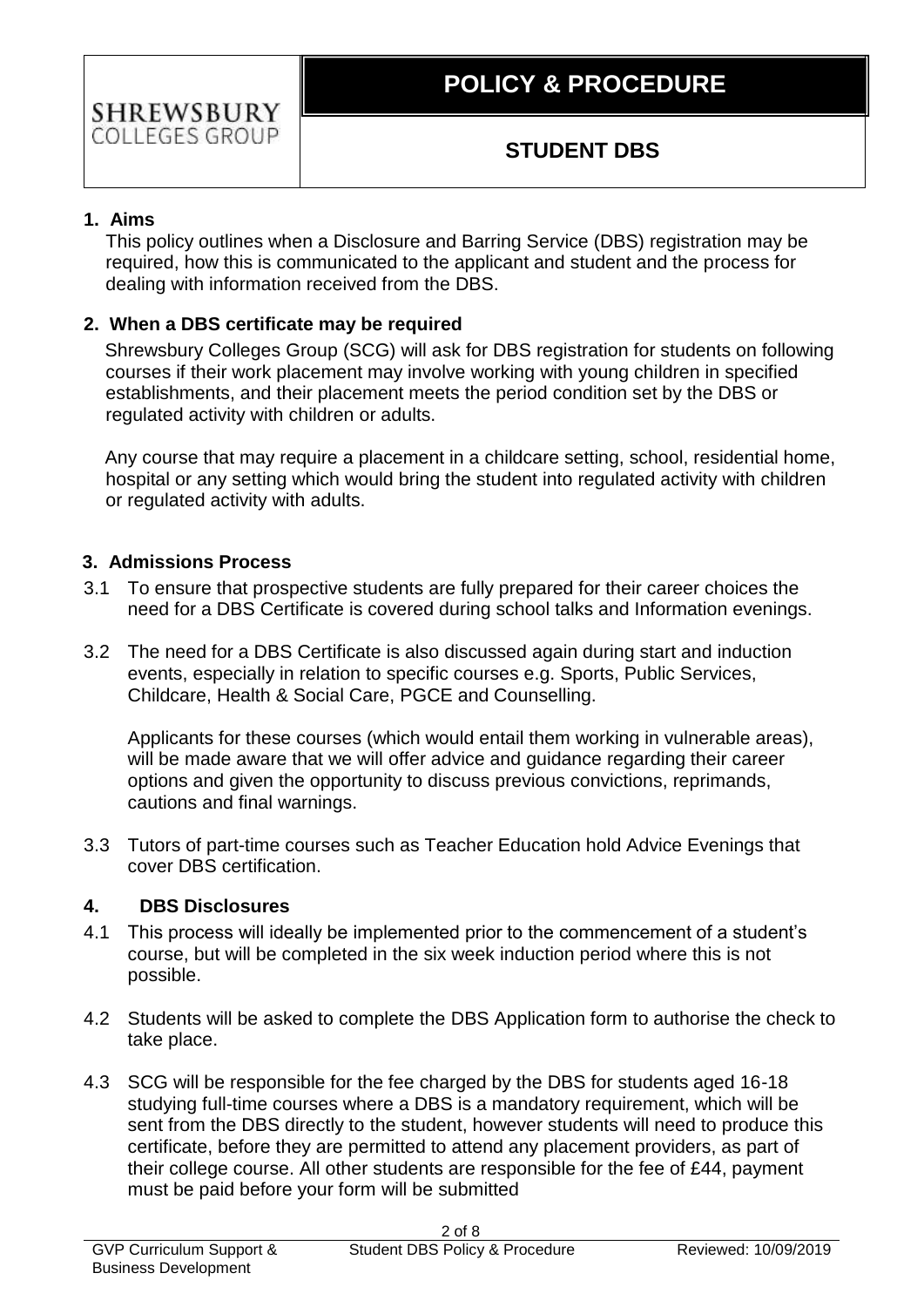

- 4.4 The DBS Application Form will be forwarded to the Disclosure and Barring Service by the counter-signatory and an enhanced disclosure will be required in all cases.
- 4.5 Other organisations may be consulted to offer students additional advice regarding existing offences and career choices.

### **5. Procedure on Information Received**

- 5.1 If a disclosure of information is made at any point in information sessions, the tutor will either confirm that the information is not a concern or will decide that further information or advice is needed. The tutor may request a further discussion in order to advise on the suitability of the course and will consult with others as necessary. If the Enhanced DBS Certificate reveals any information, regardless of its nature, the student concerned will be asked to attend a confidential meeting with the Course Tutor, Team Leader, relevant Curriculum Leader, Student Services as necessary. The purpose of this meeting is to discuss the information and to discuss any implications it may have regarding a proposed future career. It will be the student's responsibility to ascertain whether identified information will affect future employment. All cases will be considered on an individual basis, using the risk assessment process as necessary.
- 5.2 Where disclosure reveals offences/convictions the student will be counselled about disclosure and may be advised about other courses or careers opportunities.
- 5.3 Any information disclosed will be treated with the strictest confidence and will only be shared with those college staff directly involved, however if a placement is to commence then a disclosure must be made to the placement with the consent of the student involved. Some convictions such as those listed in the Disqualification for Caring for Children Regulations 1991 will be regarded as sufficiently serious to deem the student disqualified to care for children. Other offences such as causing serious harm or numerous offences for e.g. assault will also disqualify a person from working within regulated activity with children and adults. In this case the student will be referred back to their careers adviser. The College will take a "common sense approach" and treat each case on an individual basis.
- 5.4 Any information contained in the Disclosure Certificate that gives the SCG cause for concern may result in either a work placement being postponed or terminated or an alternative placement being sought.
- 5.5 A student will have the right of appeal to the Principal and CEO against any decision to terminate a work placement or course of study. He/she should put their appeal in writing to the Principal and CEO within 7 days of the notification of termination. The Principal and CEO's decision is final.
- 5.6 Possession of a criminal conviction or caution will not automatically preclude a person from being a student on their chosen course of study. All students must complete the DBS Form where requested.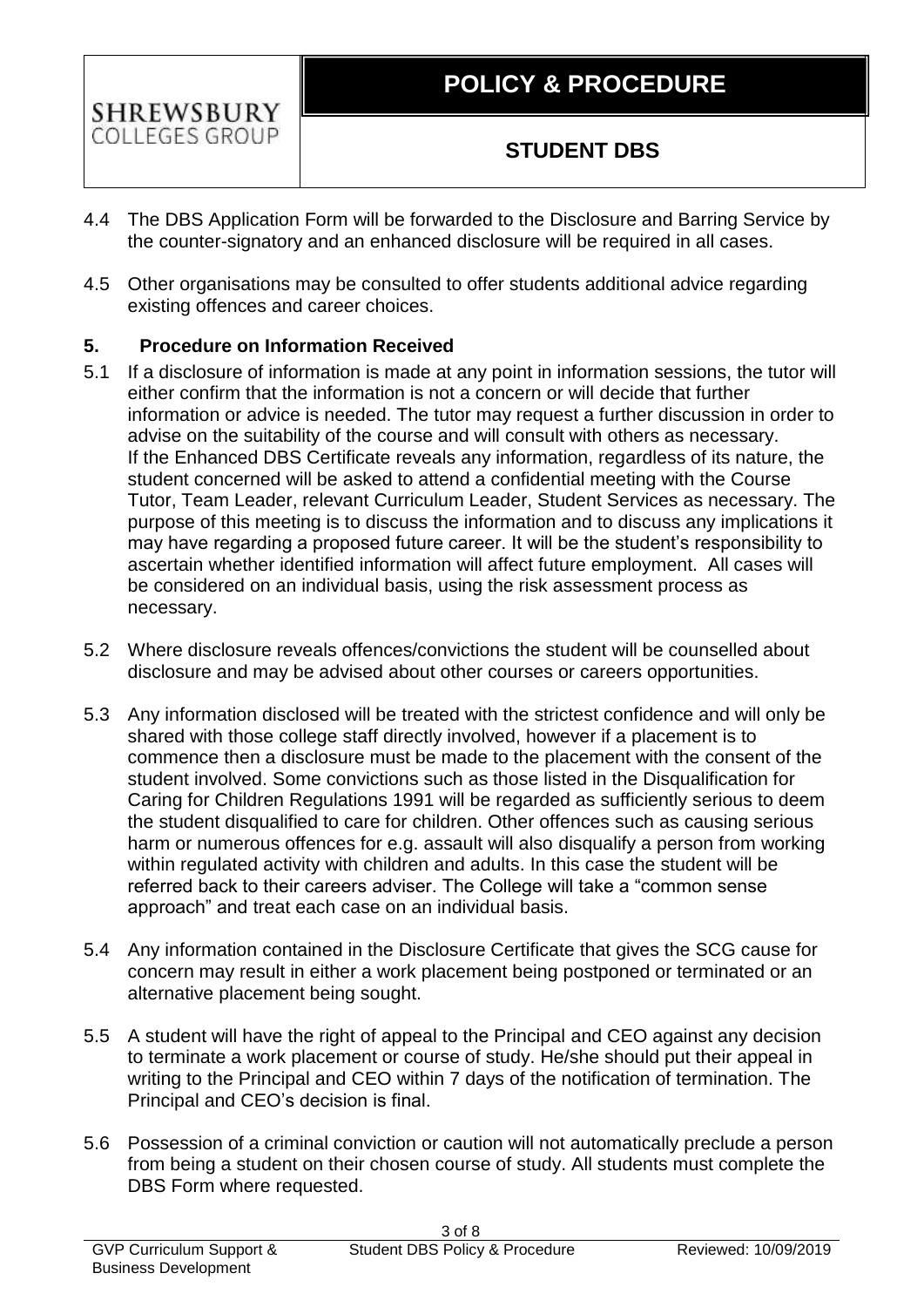### **6. Security of Disclosure Information**

6.1 The Group adheres to the DBS's Code of Practice concerning the use of Disclosure Information. A copy of the Code of Practice is available from the DBS's website;

www.gov.uk/government/organisations/disclosure-and-barring-service

6.2 Nominated persons or counter-signatories have undergone thorough vetting by the DBS and are currently the holders of the following posts:

> Group Vice Principal of Human Resources & Development (Lead Counter Signatory) Senior HR Adviser HR Adviser

6.3 Disclosure information will only be made available to relevant persons in the course of their specific duties relevant to the recruitment and placement of students.

### **7. General Information**

Students are issued with general DBS information and the link between this and specific career routes:

- During schools talks
- One-to-one meetings/ Welcome and Induction Events
- During specialist advice evenings
- During interviews with Careers Advisers

#### **8. Storage of Information**

Disclosure information will be held securely in lockable filing cabinets with restricted access.

The certificate number, name address and date of issue will be retained for the duration of the student's enrolment, and then it will be confidentially destroyed by shredding or burning.

Unauthorised disclosure of information is illegal. This is when an employee with authorised access to information about a person's criminal record, discloses this information other than in the course of official duties. The Group will regard any unauthorised use of information relating to a person's criminal record as very serious and disciplinary action will be taken.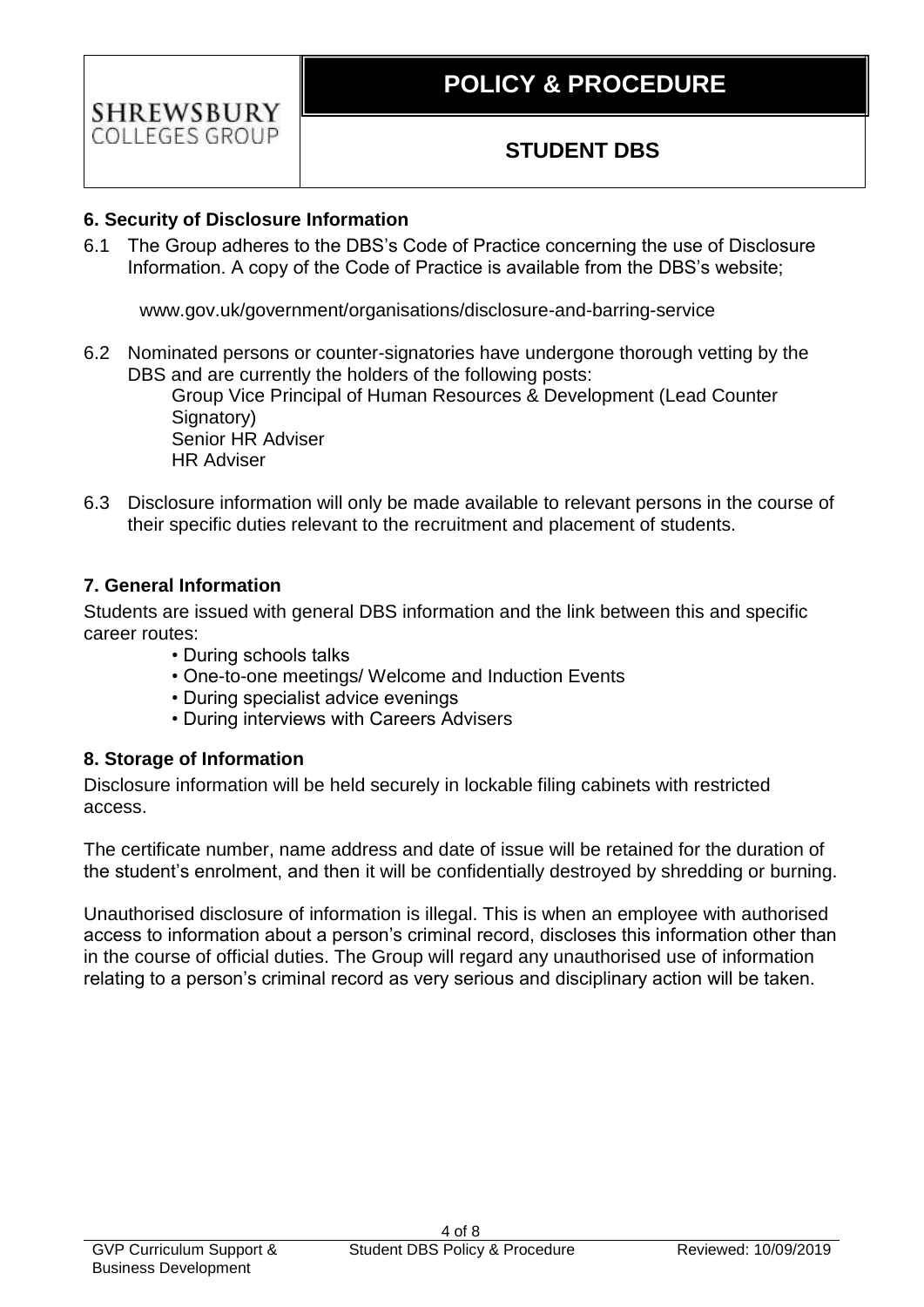#### **Appendix 1 Guidance for Placement Providers**

#### **Guidance for Placement Providers re Students and Disclosure and Barring Service (DBS) Registration**

The Group asks for an enhanced DBS Certificate for all students on courses that require students to participate in activities which would bring the student into regulated activity with children and/ or adults.

The DBS Enhanced check shows current and "spent" convictions, cautions, reprimands and warnings held on the Police National Computer.

Students will be unable to commence any work placements that involve regulated activity with children or adults in specified establishments until their DBS check has been completed.

If the Disclosure reveals any information, regardless of its nature, the student concerned will be asked to attend a confidential interview with the relevant Curriculum Leader. The purpose of this interview is to discuss the information and to discuss any implications it may have regarding their current course and their proposed future career. A risk assessment will be completed to determine if it is appropriate for the learner to proceed on their course and the associated placements.

If the nature of the declarations indicate that there is likely to be a high risk to the staff or students or a risk of harm to others the student will not be allowed to continue on the course. If the risk assessment indicates a low risk the student will be allowed to continue on the course but will also be advised that the placement provider will ask to see the DBS certificate and at that stage may review their offer of a placement. Permission will be sought to share details of the disclosure with the placement provider prior to the offer being made and thus avoid the disappointment and embarrassment of being turned away on commencement of the placement.

We respect the decision of all placements to implement a vetting and barring process which enables them to select appropriate personnel and maintain the safety of their workplace for their staff and pupils.

If you have any queries or concerns please contact Director Curriculum Support or Student Services on 01743 342319.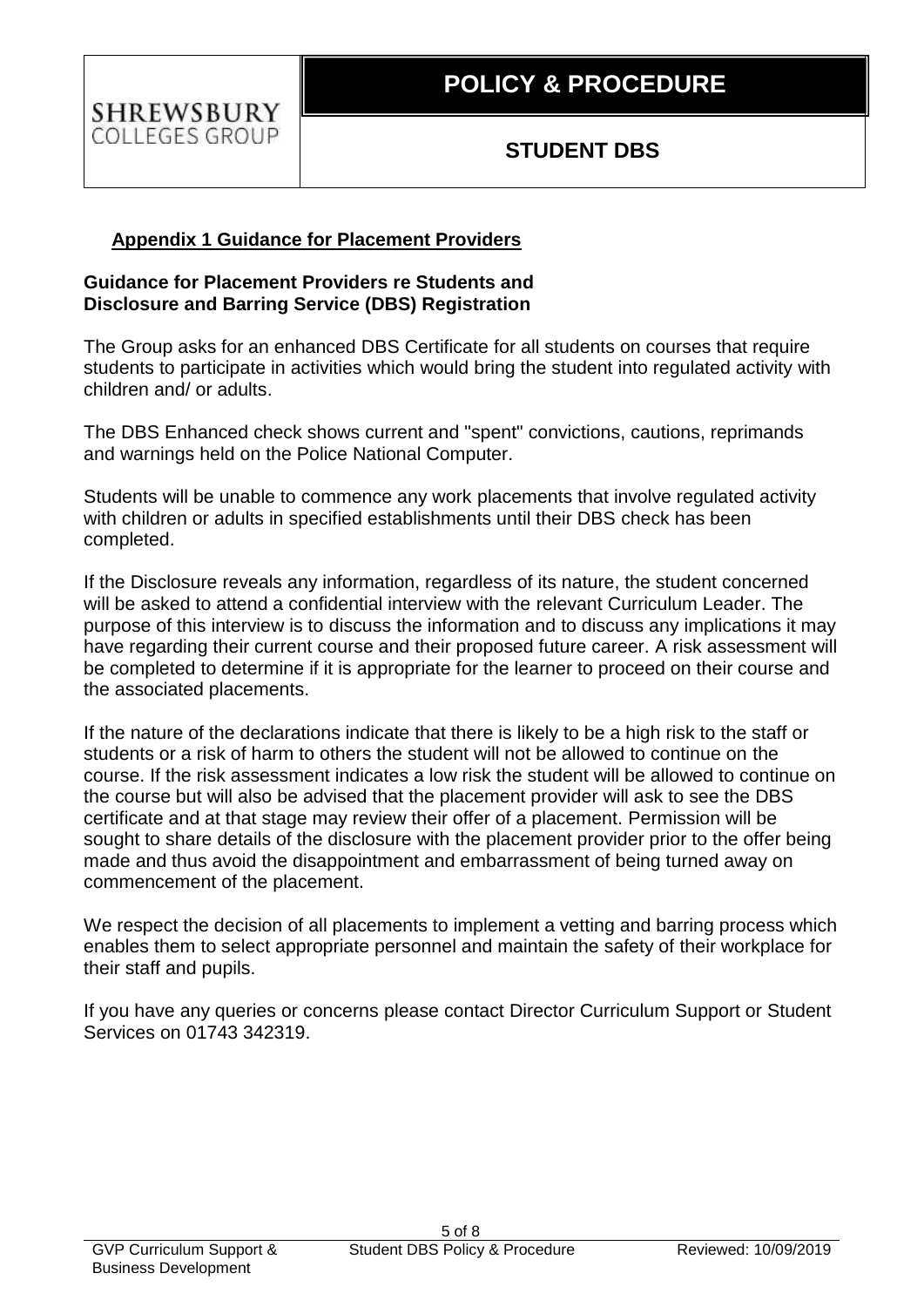### **Appendix 2 Guidance for Staff**

### **Guidance for Staff re Work Experience Placements and Student Disclosure and Barring Service (DBS) Registration**

The College asks for an Enhanced DBS Certificate for all students on courses that require students to participate in activities which would bring the student into contact with regulated activity with children or adults. Such courses may include all sports and public uniformed services courses as well as child care and health & social care course including counselling courses.

The DBS Enhanced check will cost £44 and shows current and "spent" convictions, cautions, reprimands and warnings held on the Police National Computer. During the application process students on relevant courses will be required to complete a DBS application. Please use the policy for full details of the process for completing this. Students will be unable to commence any work placements on specified courses until their DBS certificate has been seen by the college.

If the Disclosure reveals any information, regardless of its nature, the student concerned will be asked to attend a confidential meeting with the relevant Curriculum Leader. The purpose of this meeting is to discuss the information and to discuss any implications it may have regarding their current course and their proposed future career. A risk assessment will be completed to determine if it is appropriate for the student to proceed on their course and the associated activities.

If the nature of the declarations indicate that there is likely to be a high risk to the staff or students or a risk of harm to others the student will not be allowed to continue on the course. If the risk assessment indicates a low risk the student will be allowed to continue on the course but will also be advised that the placement provider will ask to see the DBS certificate and at that stage may review their offer of a placement.

- Permission will be sought to share details of the disclosure with the tutor and the placement provider.
- If this is granted the tutor will then contact placements and make them aware that a placement is being sought for a low risk student who has an incident showing on their DBS Certificate.
- If the placement requests it, the date and nature of the offence will be shared, once again if student consent has been given. At this stage the name of the individual will not have been disclosed to maintain an element of confidentiality.
- If the placement is agreed the student takes up the offer in the same manner as others. Advice and guidance to help in finding a placement is available from Careers Advisers.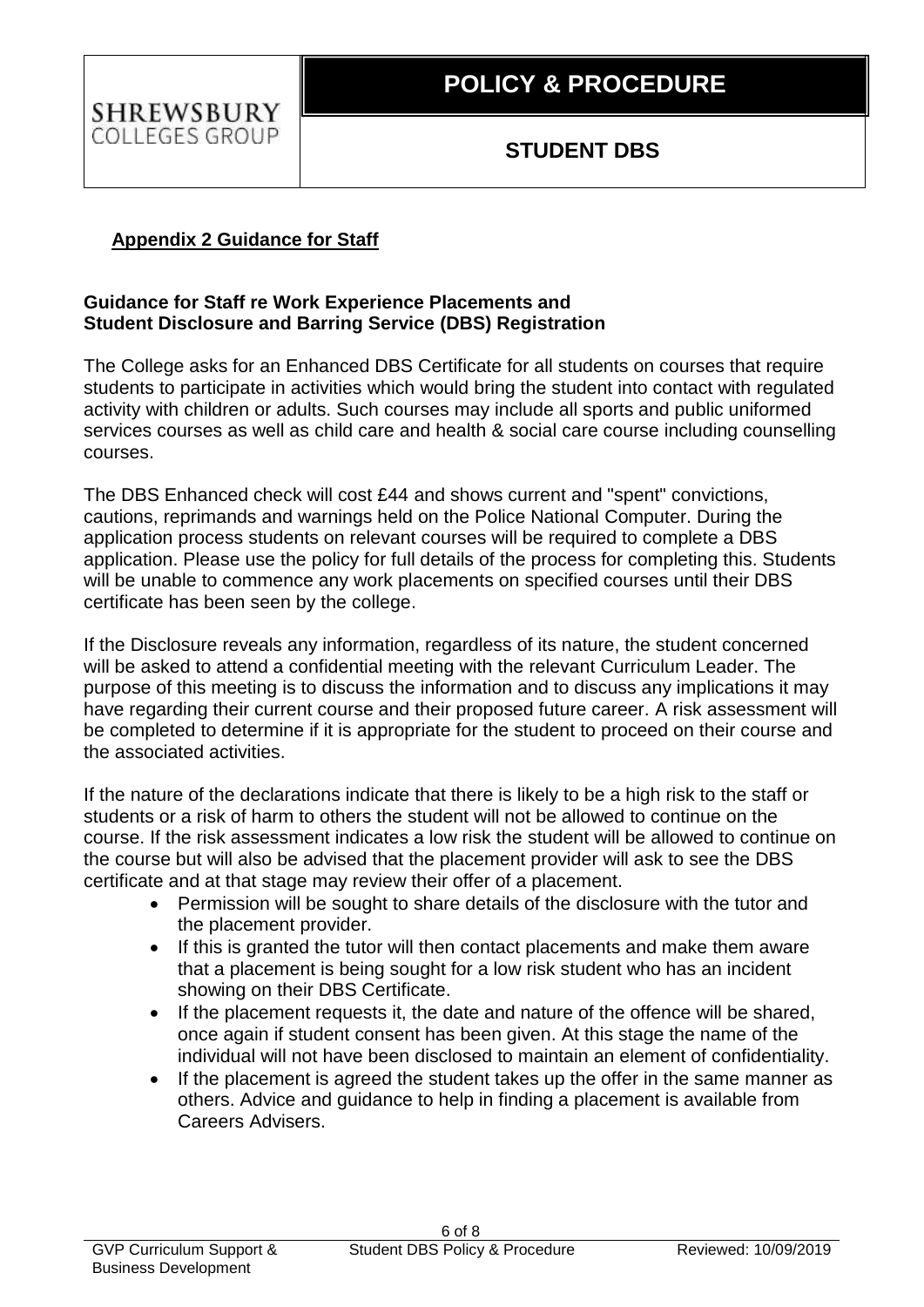### **Appendix 3 Guidance for Students**

### **Guidance for Students re Work Experience Placements and Disclosure and Barring Service (DBS) Registration**

The Group asks for an Enhanced DBS Certificate for all students on courses that require students to participate in regulated activity with children or adults.

Such courses may include all sports and public uniformed services courses as well as teaching, child care and health & social care course including counselling courses.

The DBS Enhanced check will cost £44 and shows current and "spent" convictions, cautions, reprimands and warnings held on the Police National Computer. The college is responsible for making this payment as part of your course.

During the application process all students on relevant courses will be required to complete a DBS application form. Students will be unable to commence any work placements that involve contact with children or vulnerable adults until their DBS Certificate has been produced to the college, as the certificate will be sent from the DBS directly to the address provided on the form.

If the Disclosure reveals any information, regardless of its nature, the student concerned will be asked to attend a confidential meeting with the relevant Curriculum Leader. The purpose of this meeting is to discuss the information and to discuss any implications it may have regarding their current course and their proposed future career.

If you have any queries or concerns please contact the Director Curriculum Support